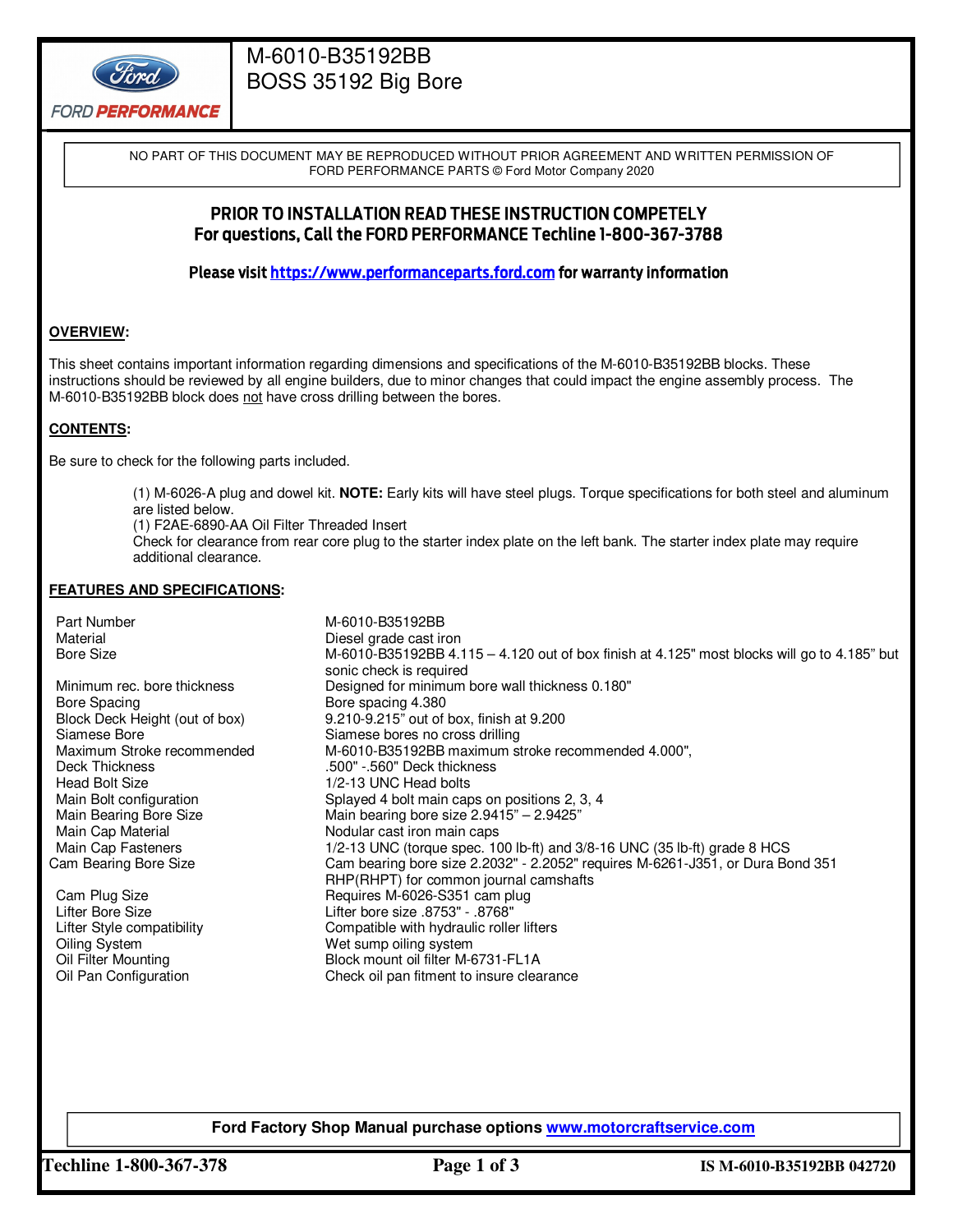

# M-6010-B35192BB BOSS 35192 Big Bore

**FORD PERFORMANCE** 

|                          | NO PART OF THIS DOCUMENT MAY BE REPRODUCED WITHOUT PRIOR AGREEMENT AND WRITTEN PERMISSION OF<br>FORD PERFORMANCE PARTS © Ford Motor Company 2020 |
|--------------------------|--------------------------------------------------------------------------------------------------------------------------------------------------|
|                          |                                                                                                                                                  |
|                          |                                                                                                                                                  |
|                          | Freeze Plugs/Threaded Core Plugs Threaded/o-ringed core and oil galley plugs                                                                     |
|                          | $-4$ AN (qty 9) Aluminum 8-10 lb-ft                                                                                                              |
|                          | Steel 22 lb-ft                                                                                                                                   |
|                          | $-16$ AN (qty 8) Aluminum 24 $-26$ lb $-ft$                                                                                                      |
|                          | Steel 30 lb-ft                                                                                                                                   |
|                          | $-6$ AN (qty 1) Aluminum 14-16 lb-ft                                                                                                             |
|                          | Steel 24 lb-ft                                                                                                                                   |
| Rear Seal Type           | 1 piece rear seal M-6701-B351                                                                                                                    |
| Maximum Displacement     | M-6010-B35192BB 440 cubic inches                                                                                                                 |
|                          |                                                                                                                                                  |
|                          |                                                                                                                                                  |
| <b>Recommended Parts</b> |                                                                                                                                                  |
|                          |                                                                                                                                                  |
| Heads                    | Recommended cylinder heads M-6049-X2, M-6049-Z2, M-6049-Z304P(A), M-6049-Z304D(A),<br>M-6049-D3                                                  |
| <b>Head Gaskets</b>      | Head gaskets M-6051-R351                                                                                                                         |
| Cam Bearings             | Cam bearings M-6261-J351, or Dura Bond 351 RHP(RHPT) for common journal camshafts                                                                |
| Head Stud Kit            | Head stud kit M-6014-Z304, M-6014BOSS                                                                                                            |
| Head Bolt Kit            | Head bolt kit M-6065-BOSS                                                                                                                        |

- Main Bearings 2,750 main journal
- Oil Filter Collection Filter M-6731-FL1A<br>
Rear Seal M-6701-B35
- Rear Seal Rear Seal M-6701-B351<br>Timing Cover Communication Cover M-6059-D3
- Timing cover Timing cover M-6059-D351 (includes fuel pump provision)<br>Timing chain and Sprocket Set Timing chain and sprocket set M-6268-A302, M-6268-B302 Timing chain and sprocket set M-6268-A302, M-6268-B302

### **CAM BORES:**

- All cam bores are finished to a diameter of 2.204" nominally and require a common outside diameter cam bearing.
	- $\checkmark$  Use Dura Bond 351 RHP(RHPT) for common journal camshafts..
	- $\checkmark$  Use M-6261-J351 cam bearings for a stepped journal production type camshaft.
- Maximum cam bore diameter for roller cam bearings (1-4) 2.480" (5) 2.280"

### **ADDITIONAL FEATURES:**

- The two lower timing cover bolts are 3/8-16 UNC.
- Front oil pressure sending unit hole is 1/2 NPT. Check fitting thread engagement prior to final wash.
- Check main caps for adequate clearance to oil pan (.150" minimum).
- Designed for standard 1-piece 351 rear main seal.

### **Ford Factory Shop Manual purchase options www.motorcraftservice.com**

**Techline 1-800-367-378 Page 2 of 3 IS M-6010-B35192BB 042720**